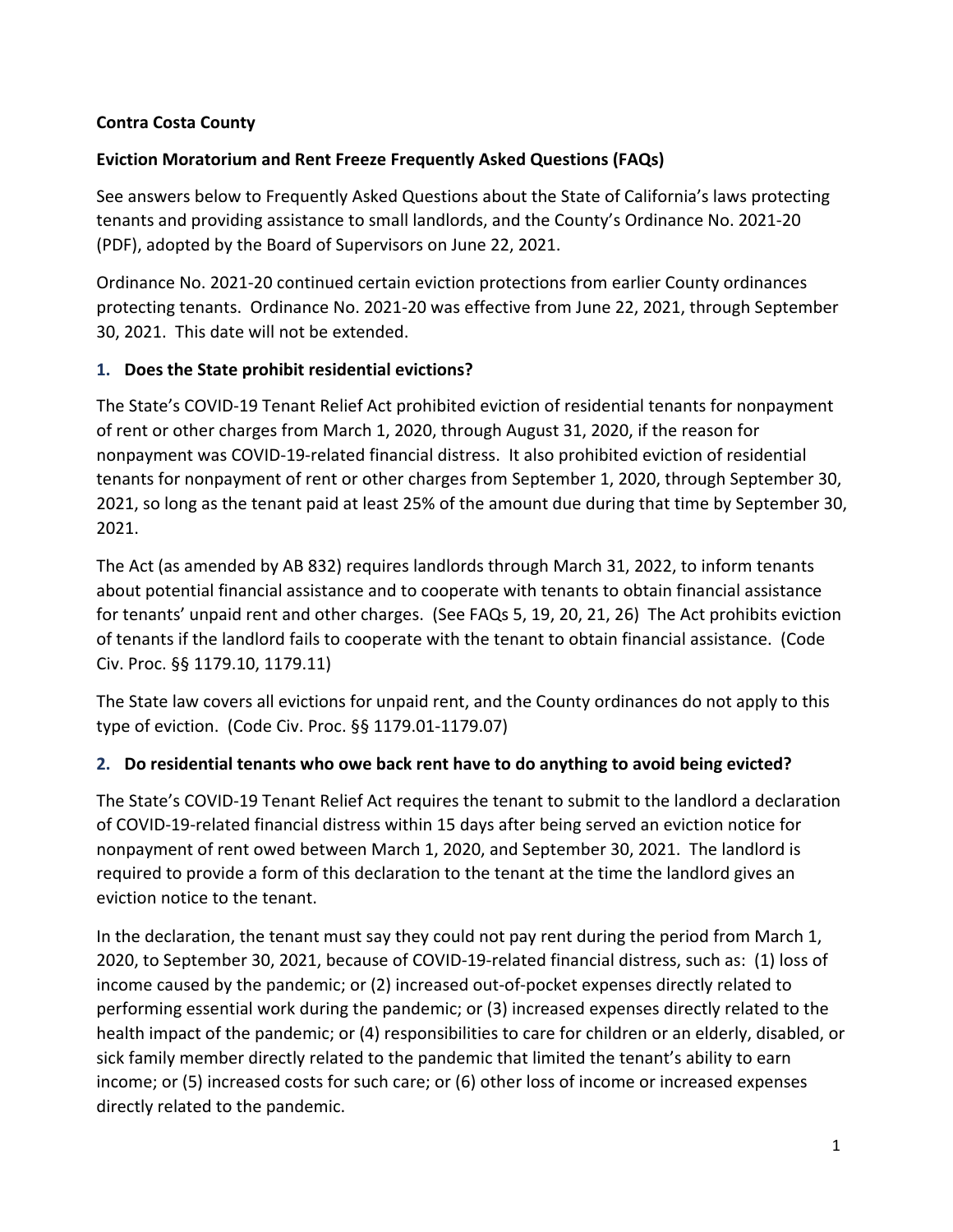Higher-income tenants making more than 130% of the median household income for the County may be required to provide documentation of their COVID-19-related financial distress to qualify for eviction protection.

For any eviction lawsuit (called an "unlawful detainer") filed by a landlord based on nonpayment of rent or other charges through March 31, 2022, the tenant will be given the opportunity to apply for governmental financial assistance to avoid an eviction. The unlawful detainer lawsuit will not move forward while that application is pending so long as the tenant completes their portion of the application. If the landlord completed a financial assistance application on behalf of the tenant, the tenant must complete their portion of the application within 15 business days to avoid eviction. (Code Civ. Proc. § 1179.11)

### **3. What if the tenant does not submit the declaration to the landlord?**

If the tenant does not submit the declaration of COVID-19-related financial distress to the landlord within 15 days after receiving the eviction notice, then the landlord can file an eviction lawsuit to try to evict the tenant. The tenant might still be able to raise their COVID-19-related financial distress in court as a defense to an eviction for nonpayment of rent, if they can justify their failure to submit the declaration to the landlord.

## **4. Can a residential tenant be evicted if they missed a rent payment?**

It depends on when the missed rent payment was due and whether the landlord and tenant applied for rental assistance.

*Before March 1, 2020*: If the tenant missed a rent payment that was due before March 1, 2020, then the landlord can evict the tenant for nonpayment of rent without violating the State law.

The landlord must serve a notice of eviction that complies with the State's COVID-19 Tenant Relief Act (i.e., it gives 15 days' notice and includes the required notice to the tenant of the tenant's rights under the Act and a copy of the form declaration of COVID-19-related financial distress). Submitting that declaration to the landlord will not prevent eviction under the State law for rent that came due before March 1, 2020.

*Between March 1 and August 31, 2020*: The Tenant cannot be evicted for missing a rent payment due from March 1, 2020, through August 31, 2020, so long as the tenant gives the landlord a signed copy of the declaration of COVID-19-related financial distress within 15 days of receiving the eviction notice.

*Between September 1, 2020, and September 30, 2021*: The Tenant cannot be evicted for missing a rent payment due from September 1, 2020, through September 30, 2021, so long as the tenant gives the landlord a signed copy of the declaration of COVID-19-related financial distress within 15 days of receiving the eviction notice and pays at least 25% of the rent due during that time before September 30, 2021. The landlord must assist the tenant to obtain governmental financial assistance for unpaid rent and other charges.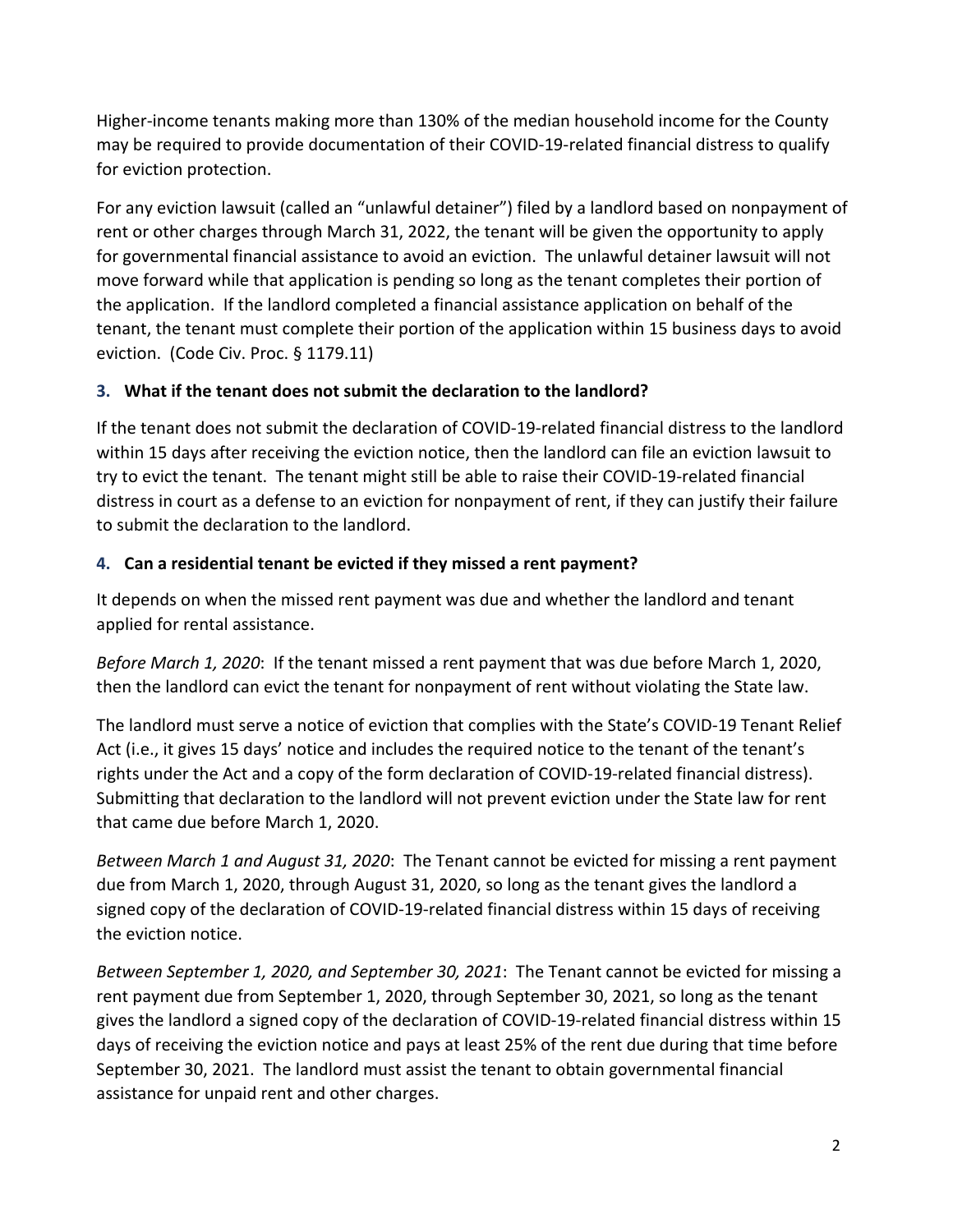*After* September *30, 2021*: Until March 31, 2022, the landlord must assist the tenant to obtain governmental financial assistance for unpaid rent and other charges that came due before March 31, 2022, before seeking to evict a tenant for nonpayment of rent. The tenant must complete the application to avoid eviction, and will avoid eviction unless the application for assistance is denied. (Code Civ. Proc. §§ 1179.11, 1179.13)

## <span id="page-2-0"></span>**5. Are residential tenants excused from paying rent?**

No. Tenants are still responsible for the rent that comes due from March 1, 2020, to September 30, 2021. Under the State Act, the past due rent basically becomes consumer debt. The landlord may file a claim in small claims court beginning November 1, 2021, to obtain a judgment for unpaid rent that was due from March 1, 2020, to September 30, 2021.

However, financial assistance may be available for tenants' unpaid rent and other charges. (See FAQ [31\)](#page-9-0)

When bringing a small claims action seeking to recover unpaid rent before October 1, 2027, the landlord must show that it applied for governmental financial assistance for the tenant or cooperated with the tenant's efforts to obtain financial assistance. The dollar limits on how much a person can sue for in small claims court are lifted for purposes of collecting this debt.

## **6. Does the State Act stop all residential evictions?**

The State Act is limited to evictions for nonpayment of rent or other charges during the period from March 1, 2020, through March 31, 2022. The State Act does not address evictions for other reasons or evictions of commercial tenants.

However, the County ordinance provided additional protections against certain evictions for residential and commercial tenants through September 30, 2021. The protections for residential tenants in the County ordinance are described in FAQ [12.](#page-3-0) The protections for commercial tenants in the County ordinance are described in FAQ [16.](#page-4-0)

# **7. When is the State's ban on residential evictions effective?**

The State's ban on residential evictions was effective from March 1, 2020, through September 30, 2021. The State law also prohibits certain evictions for nonpayment of rent from October 1, 2021, through March 31, 2022, if a landlord fails to cooperate with a tenant to obtain governmental financial assistance.

# **8. Which residential tenants are covered by the State's eviction ban?**

The State's eviction ban applies to all residential tenants financially impacted by COVID-19, including those living in mobile homes.

## **9. Can my landlord collect late fees if I didn't pay my rent on time during the COVID-19 pandemic?**

No. The State Act prohibits a landlord from charging late fees for unpaid rent that came due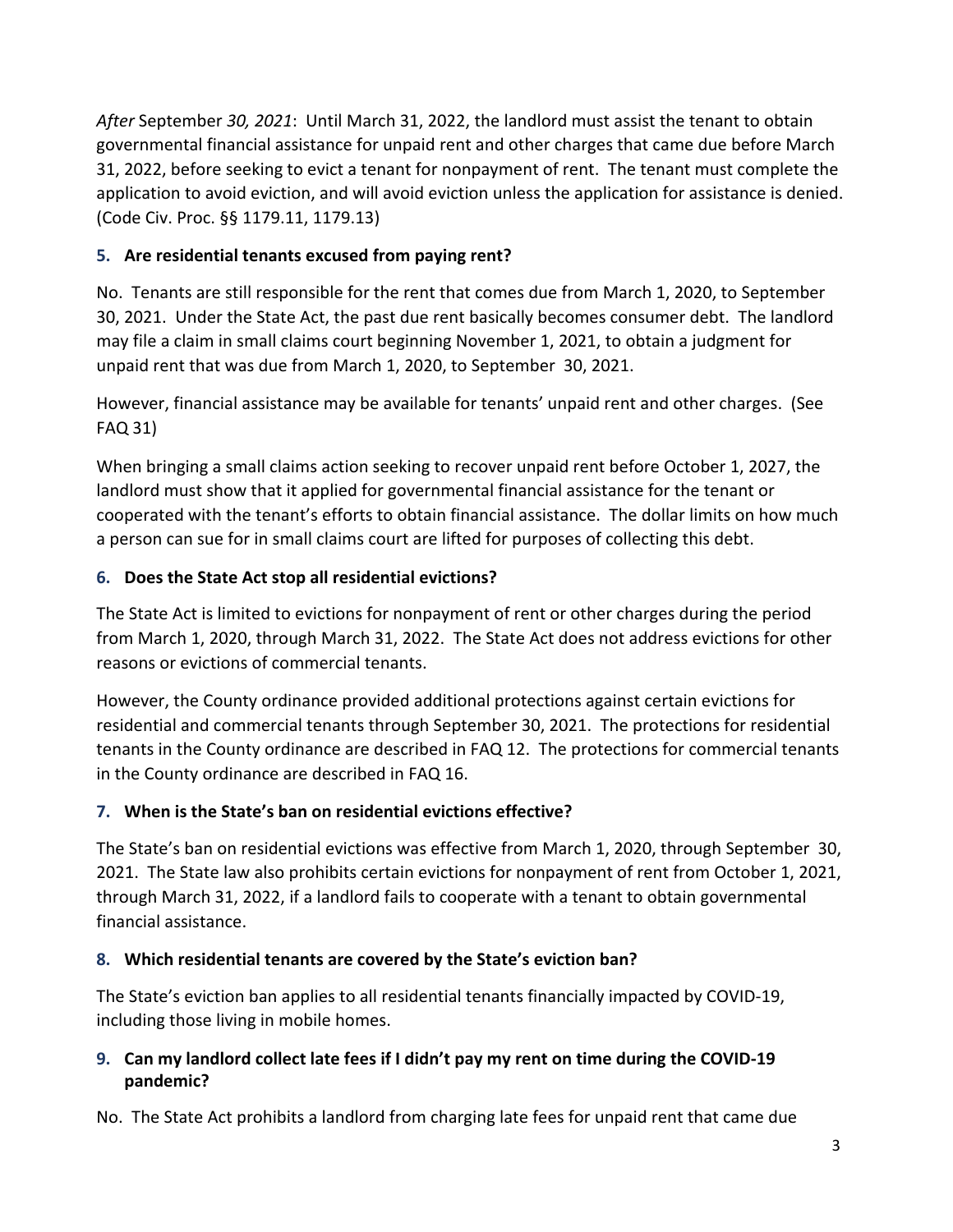between March 1, 2020, and September 30, 2021, if the tenant provides a declaration of COVID-19-related financial distress. (Civil Code § 1942.9)

## **10. I live in a city. Does the State's eviction ban apply to me?**

Yes, the State's ban applies statewide in incorporated cities and in unincorporated areas.

## <span id="page-3-1"></span>**11. Is my landlord required to give me a chance to fix a problem before trying to evict me?**

State law requires landlords to give a tenant 3 days' notice to "cure" a breach of the lease – to fix the problem – before bringing an eviction lawsuit in court. Weekends and judicial holidays are not included in calculating the 3 days' notice. This requirement applies only to breaches that are curable, such as a tenant's refusal to allow the landlord to enter the unit after giving proper notice. It does not apply to breaches that cannot be fixed, such as committing a criminal violation. (Code Civil Proc. § 1161(3).) (See FAQ [1](#page-0-0) regarding eviction for nonpayment of rent.)

## <span id="page-3-0"></span>**12. How does the County Ordinance help residential tenants?**

The County ordinance provided protections for residential tenants that were in addition to the protections provided under the State Act. The State Act is limited to protecting residential tenants from eviction for nonpayment of rent related to COVID-19.

The County ordinance prohibited no-fault evictions of residential tenants through September 30, 2021, except where (1) the owner or the owner's immediate family moved into the residential unit, (2) the eviction was necessary to protect the owner's or another tenant's health or safety, or (3) the owner intended to remove the unit from the rental market in compliance with the Ellis Act (Gov. Code § 7060 et seq.). [See Section 3(a), (c) of Ordinance 2021-20]

Additionally, the County ordinance prohibited landlords from evicting tenants because they allowed family members to live with them due to the pandemic. [See Section 3(b) of Ordinance 2021-20]

# **13. When is the ban on residential evictions effective?**

The County's ban on evictions for nonpayment of rent was effective from March 16, 2020, through August 31, 2020. The County's ban on other evictions (see FAQ [12\)](#page-3-0) took effect March 16, 2020, and remained in effect through September 30, 2021. The County's ban did not apply if the tenant moved out or a landlord obtained a court judgment before March 16, 2020. [See Section 7 of Ordinance 2021-20]

Ordinance No. 2020-14 applies to notices of termination and eviction lawsuits served or filed between March 16, 2020, and May 25, 2020. Ordinance No. 2020-16 applies to notices of termination and eviction lawsuits served or filed between May 26, 2020, and July 13, 2020. Ordinance No. 2020-20 applies to notices of termination and eviction lawsuits served or filed between July 14, 2020, and September 1, 2020. Ordinance No. 2020-26 applies to notices of termination and eviction lawsuits served or filed between September 1, 2020, and November 16, 2020. Ordinance No. 2020-29 applies to notices of termination and eviction lawsuits served or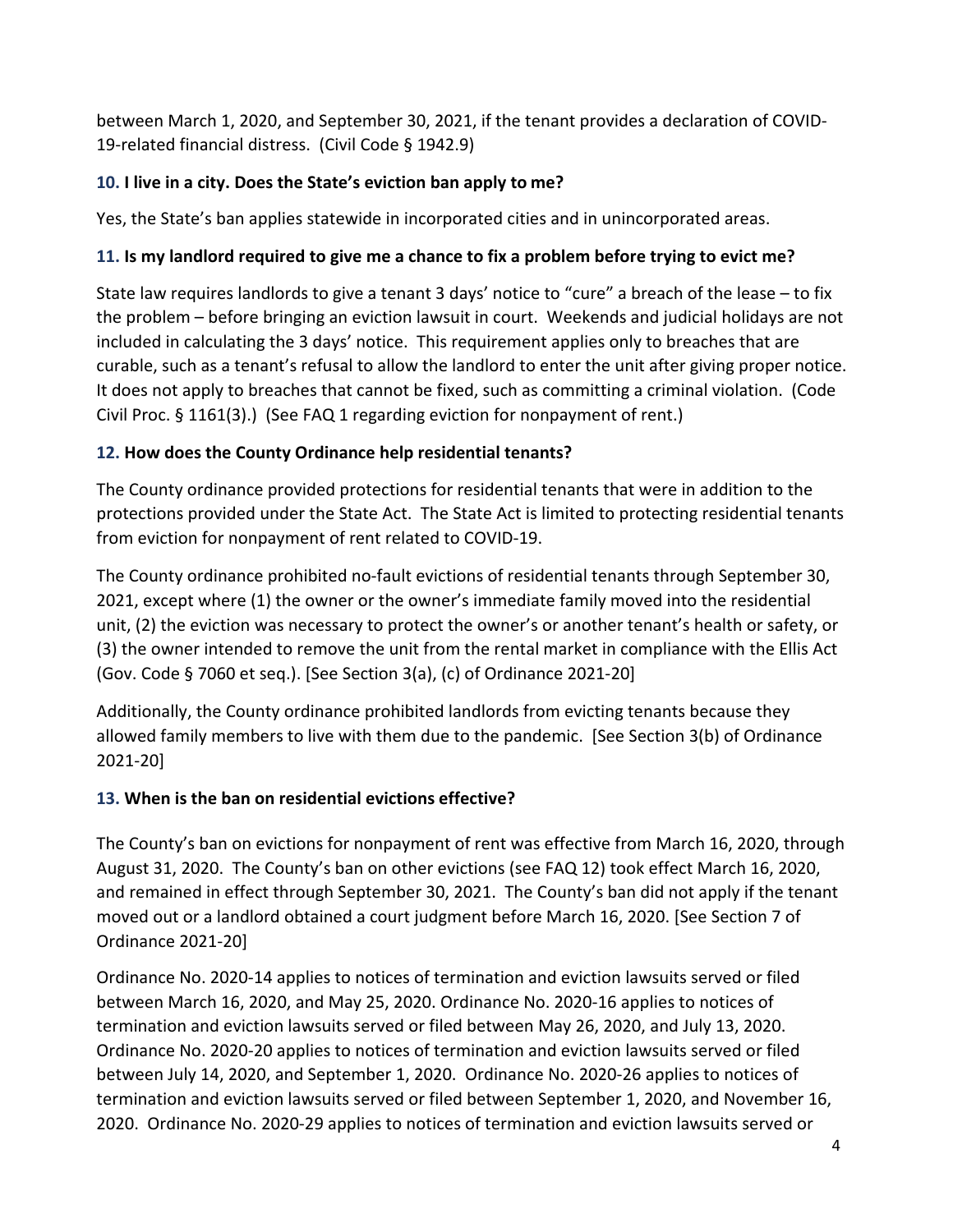filed between November 16, 2020, and January 31, 2021. Ordinance No. 2021-04 applies to notices of termination and eviction lawsuits served or filed between February 1, 2021, and March 22, 2021. Ordinance No. 2021-11 applies to notices of termination and eviction lawsuits served or filed between March 23, 2021, and June 21, 2021. Ordinance No. 2021-20 applies to notices of termination and eviction lawsuits served or filed between June 22, 2021, and September 30, 2021. [See Sections 7, 11 of Ordinance 2021-20]

### **14. Which residential tenants are covered by the County ordinance?**

The protections provided by the County ordinance apply to all residential tenants including those living in mobile homes. [See Sections 2(f) and 3 of Ordinance 2021-20]

### **15. Why did the County enact a temporary ban on certain evictions?**

The County was already experiencing a homelessness and home affordability crisis before the COVID-19 pandemic. The COVID-19 pandemic and related government orders and guidance caused significant disruption to local businesses and the local economy. The County Board of Supervisors enacted this temporary ban to prevent further homelessness and protect the health, safety, and welfare of its residents.

### <span id="page-4-0"></span>**16. How does the County ordinance help commercial tenants?**

The County ordinance provided eviction protection for tenants that are small businesses or nonprofit organizations through September 30, 2021. The tenant was required to provide adequate documentation showing their inability to pay rent was due to loss of income, out-of-pocket medical expenses, or government response to the COVID-19 pandemic. The ordinance also prohibited landlords from charging or collecting late fees from March 14, 2021, through September 30, 2021, from those tenants that provided that documentation. [See Sections 2(a), 2(d), 2(g) and 4 of Ordinance 2021-20]

A small business is an independently owned and operated business that is not dominant in its field of operation, has its principal office in California, has 100 or fewer employees, and has average annual gross receipts of \$15 million or less over the previous three years. [See Section 2(g) of Ordinance 2021-20]

Effective May 26, 2020, commercial tenants that do not qualify as small businesses were not covered by the eviction ban. [See Sections 2(a) and 4 of Ordinance 2020-20]

#### **17. When must commercial tenants pay past-due rent?**

The County ordinance did not excuse commercial tenants from paying past-due rent. But if small business and non-profit organization tenants showed that because of the COVID-19 pandemic their income was reduced, or they had increased medical expenses, they were protected from eviction and have a grace period ending November 30, 2021, to pay past due rent for the period from March 16, 2020, to September 30, 2021. [See Section 4(e) of Ordinance 2021-20]

Commercial tenants that do not qualify as a small business were required to pay any past due rent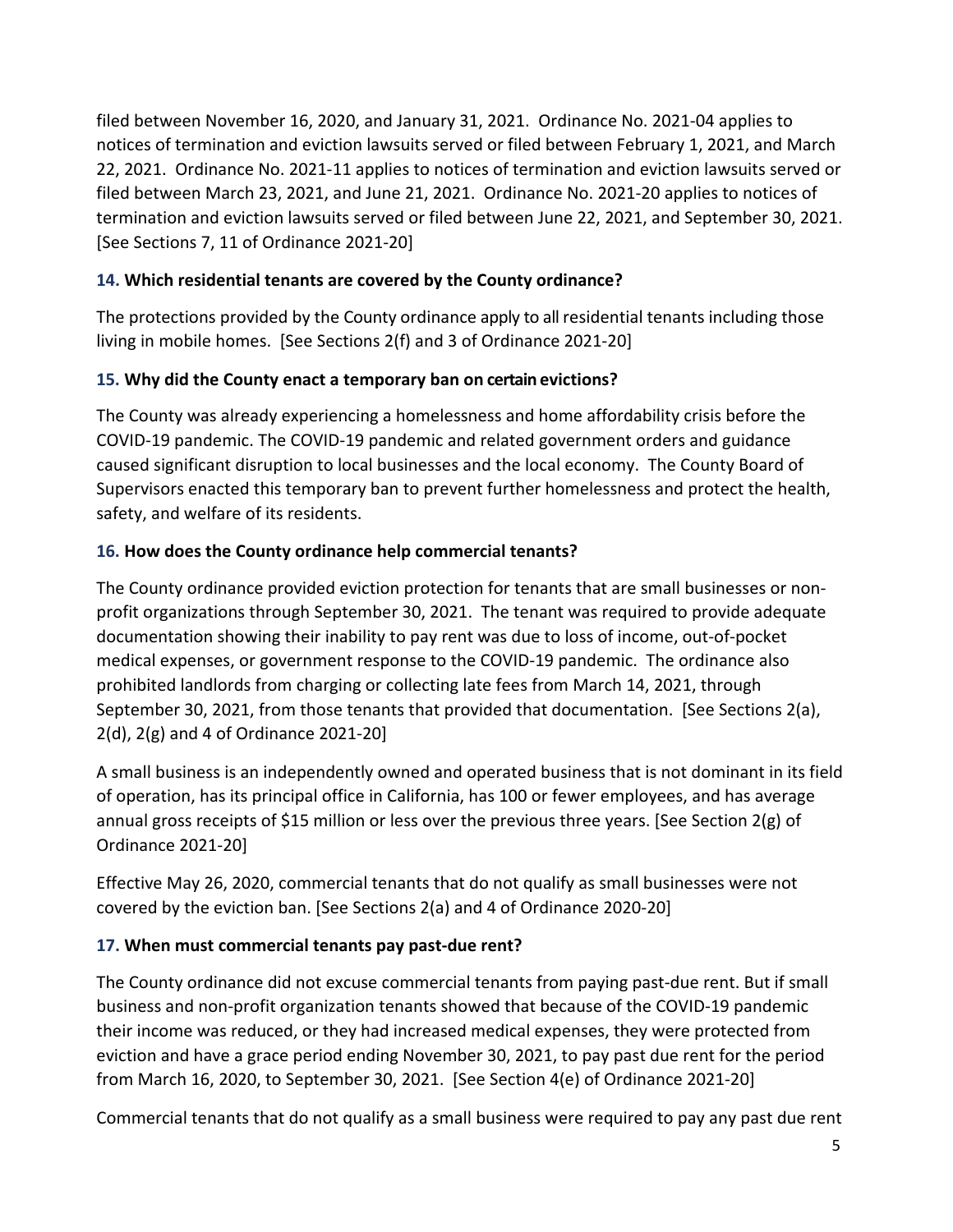for the period from March 16 to May 26, 2020, no later than September 30, 2020. [See Section 6(b) of Ordinance 2020-20]

## **18. I live in a city. Does the County ordinance apply to me?**

Yes, the County ordinance applied county-wide to properties located in incorporated cities and in unincorporated areas within the geographic boundaries of the County. However, if a city enacted its own tenant protections, the city's own regulation applies within the city instead of the County's ordinance, to the extent the city's regulation addresses the same subject. If, for example, the city's regulation did not include protections for no-fault evictions, then the County ordinance applied.

## <span id="page-5-0"></span>**19. What must landlords do under the State Act?**

Through September 30, 2021, the State's COVID-19 Tenant Relief Act required landlords to give 15 days' notice to tenants of their intent to evict the tenant for nonpayment of rent, rather than the usual 3 days' notice (see FAQ [11\)](#page-3-1). Saturdays, Sundays, and judicial holidays were not included in calculating the notice period. The requirement for 15 days' notice applied only for eviction notices for nonpayment of rent from March 1, 2020, through September 30, 2021.

Eviction notices to tenants based on nonpayment of rent from October 1, 2021, through March 31, 2022, must inform the tenant about the protections provided by the Act and resources for potential financial assistance for tenants. (See Code Civ. Proc. § 1179.10) For evictions based on nonpayment of rent before September 30, 2021, the notice was required to include a copy of the declaration of COVID-19-related financial distress and include various statutory notices and information for potential financial assistance. (See Code Civ. Proc. §§ 1179.03-1179.10)

Before July 31, 2021, landlords were also required provide a notice describing the Act and potential financial assistance (as set forth in Code Civ. Proc. § 1179.04(c)) to all tenants who missed a rent payment at any time before July 1, 2021. If the landlord failed to provide that notice, then the landlord could not serve an eviction notice until it provided that notice.

The landlord is required to inform the court, at the time they file an unlawful detainer action, if they seek to evict a tenant based on nonpayment of rent from March 1, 2020, through September 30, 2021. (See Code Civ. Proc. §§ 1179.01-1179.07) The landlord must also attest that it assisted the tenant to obtain financial assistance and the tenant was denied financial assistance. (Code Civ. Proc. § 1179.11)

Under the State Act through September 30, 2021, landlords were not permitted to charge late fees, increase fees for services, or impose new fees to tenants who submitted a declaration of COVID-19-related financial distress. (Civil Code § 1942.9) Nor may a landlord sell (i.e., to a debt collector) unpaid rental debt for the period from March 1, 2020, through September 30, 2021. (See Civil Code §§ 1788.54, 1788.66)

For any tenancy in existence during the period from March 1, 2020, to September 30, 2021, the landlord was not permitted, without the tenant's written permission, to apply a security deposit to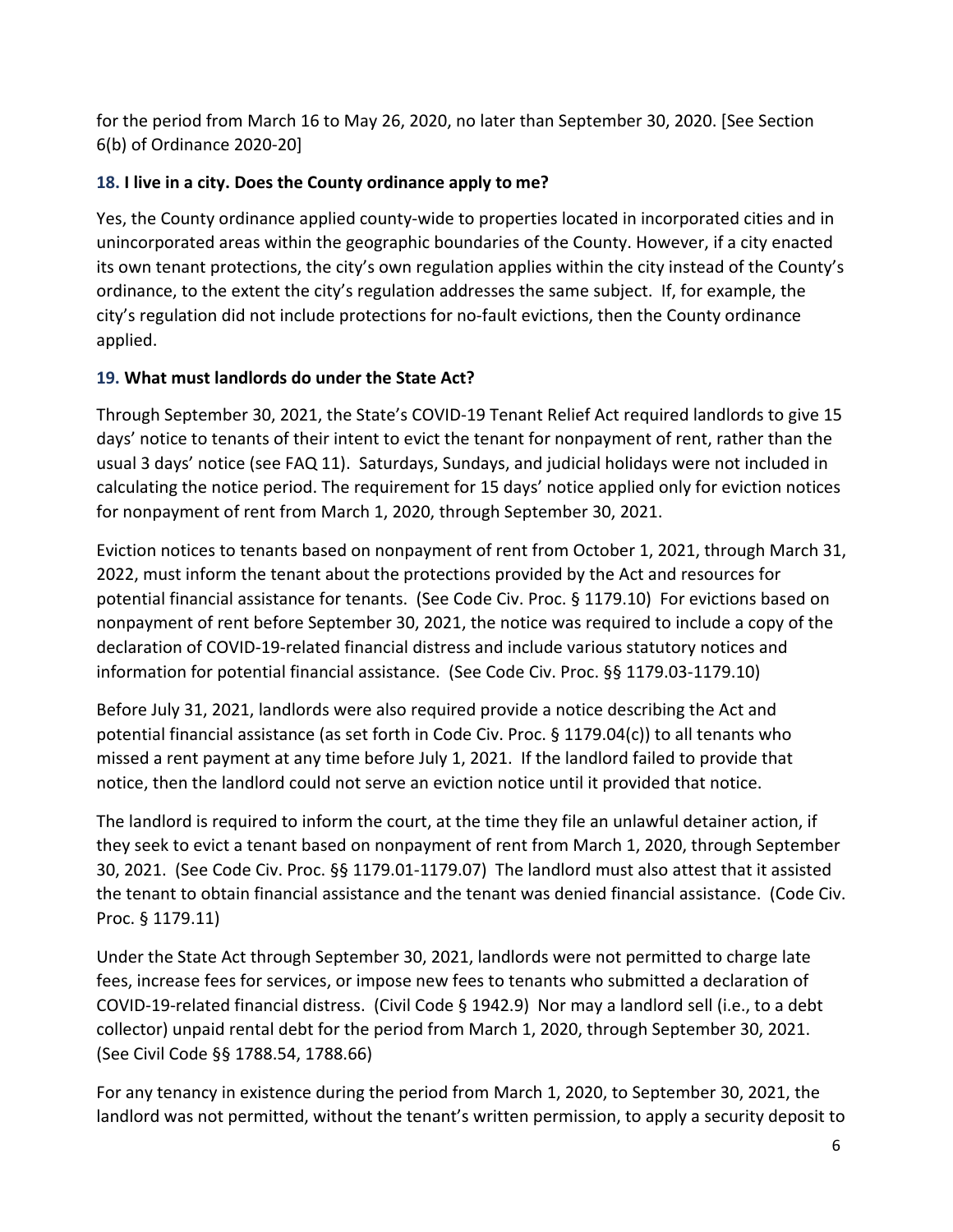satisfy rent that came due from March 1, 2020, through September 30, 2021, or apply a rent payment to any rent other than the prospective month's rent. (See Civil Code § 1179.04.5)

## <span id="page-6-0"></span>**20. When can a notice of eviction for nonpayment of rent be served, and how is it affected by the State Act?**

Landlords may serve a notice of eviction (aka notice to pay rent or quit, or notice to quit) at any time as permitted by law. The State Act required landlords to give 15 days' notice to tenants of their intent to evict the tenant for nonpayment of rent from March 1, 2020, through September 30, 2021, rather than the usual 3 days' notice. However, if the landlord received from the tenant the declaration of COVID-19-related financial distress, the landlord could not terminate the tenancy because of nonpayment of rent due from March 1, 2020, through September 30, 2021, so long as the tenant paid by September 30, 2021, at least 25% of the rent due from September 1, 2020, to September 30, 2021.

The notice of eviction for nonpayment of rent through September 30, 2021, must inform the tenant of the protections provided by the State Act (as set forth in Civil Code §§ 1179.03-1179.04) and include a copy of the declaration of COVID-19-related financial distress to the tenant. Any notice served after February 1, 2021, must also inform the tenant of financial resources available for tenants who failed to pay rent because of COVID-19. (Code Civ. Proc. §§ 1179.03(5), (6), 1179.04(b), (c), 1179.10)

## <span id="page-6-1"></span>**21. When can a landlord bring an eviction case in court?**

# NONPAYMENT OF RENT:

A landlord may bring an eviction action in court based on nonpayment of rent for the period March 1, 2020, through September 30, 2021, but only if:

- A. The tenant did not submit a signed declaration of COVID-19 financial distress,
- B. The tenant did not pay at least 25% of the rent due from September 1, 2020, through September 30, 2021, before October 1,2021, or
- C. The basis for eviction is nonpayment of rent that was due before March 1, 2020.

The landlord is required to inform the court, at the time they file an unlawful detainer action, if they seek to evict a tenant based on nonpayment of rent. If the eviction is for nonpayment of rent and the tenant submitted a declaration of COVID-19-related financial distress, the landlord must submit a declaration to the court attesting to the landlord's attempts to help the tenant obtain financial assistance to pay rent that came due between March 1, 2020, and September 30, 2021. (See Code Civ. Proc. § 871.10)

The Court may not issue a judgment in an unlawful detainer action based on nonpayment of rent for the period from March 1, 2020, through September 30, 2021, unless the landlord can attest that it assisted the tenant to obtain financial assistance and the tenant was denied financial assistance. (Code Civ. Proc. § 1179.11)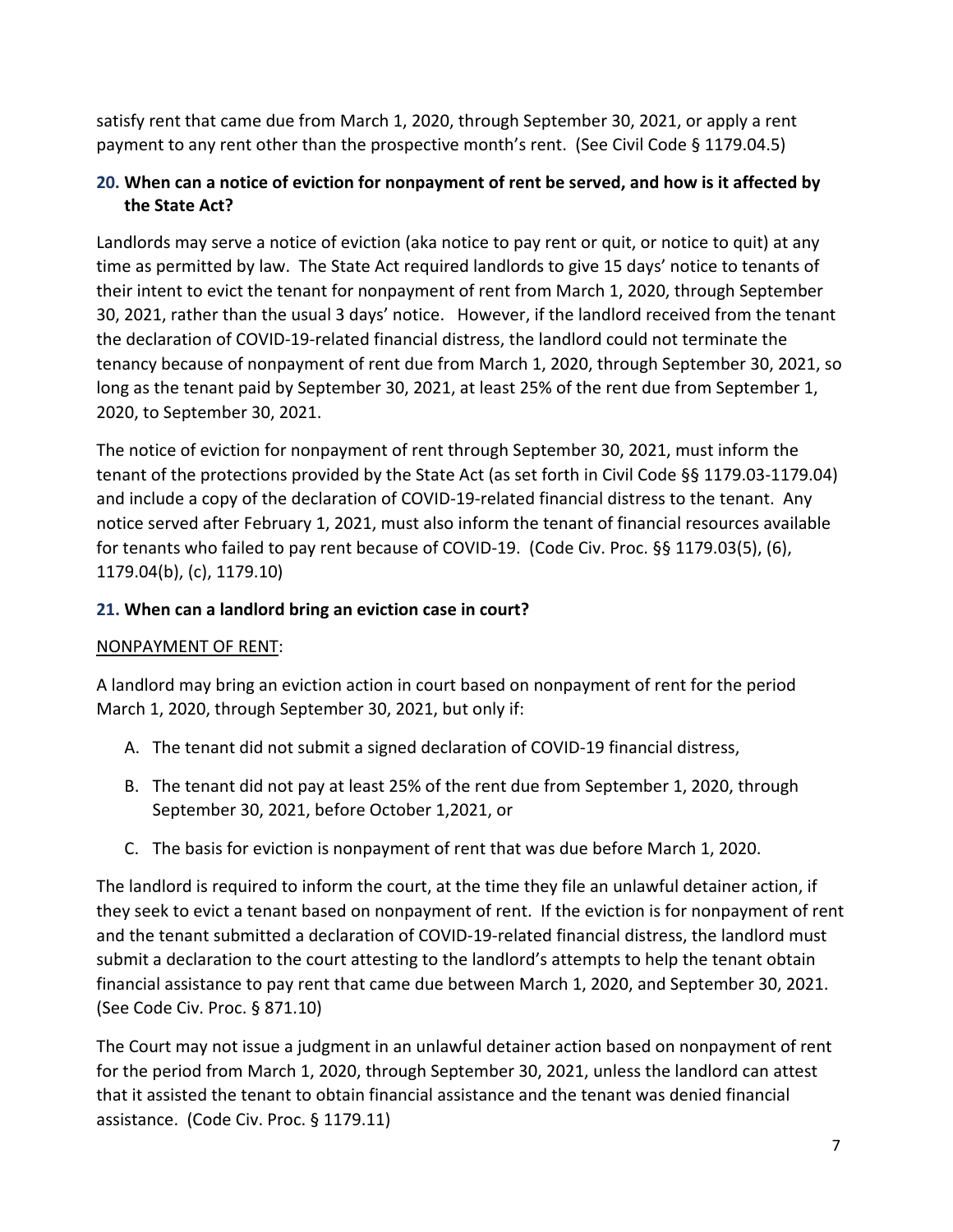### OTHER REASONS:

A landlord can bring an eviction action in court based on reasons other than nonpayment of rent at any time, so long as the reason for eviction is not prohibited by the County ordinance (see FAQ 7) or State law limiting just cause evictions. (See Code Civ. Proc. § 1178.03.05(a)(3), Civil Code § 1946.2)

### **22. What protections are available for small landlords?**

The Tenant, Homeowner, and Small Landlord Relief and Stabilization Act extends protections provided to homeowners in 2013 under the California Homeowner Bill of Rights to individual (i.e., non-corporate) landlords who own (or together with other individuals own) no more than three residential properties, each of which contains no more than four units. The Act is effective until December 31, 2021. The protections establish specific guidelines that mortgage servicers must follow when a landlord defaults on a mortgage because of their tenants' nonpayment of rent caused by reduction in income due to COVID-19. For example, a mortgage servicer cannot pursue a foreclosure action while the landlord/property owner is attempting to modify the mortgage loan.

The COVID-19 Small Landlord and Homeowner Relief Act provides certain landlords owning no more than four rental units certain remedies when a mortgage servicer does not comply with federal guidance regarding borrower options in connection with a COVID-19-related forbearance. (Civil Code §§ 3273.01-3273.16)

#### **23. How may a landlord recover unpaid rent?**

State law allows landlords to recover COVID-19-related unpaid rent that came due from March 1, 2020, through September 30, 2021, in small claims court beginning November 1, 2021, in certain circumstances. The unpaid rent is basically converted to consumer debt. The Act eliminates the rules that limit how much a person can sue for in small claims court to recover this debt. Additionally, the Act exempts landlords seeking to recover this debt from the rule limiting a person to bringing two small claims cases for more than \$2,500 in one year. (Code Civ. Proc. § 116.223)

In any action to recover rent that came due between March 1, 2020, and September 30, 2021, where the tenant submitted a declaration of COVID-19-related financial distress, the landlord must submit a declaration to the court attesting to the landlord's attempts to help the tenant obtain financial assistance to pay rent that came due during that period. (Code Civ. Proc. § 871.10) The landlord may also apply for financial assistance on the tenant's behalf. Indeed, the Court may reduce the amount of damages awarded in a small claims action for rent for the period from March 1, 2020, through September 30, 2021, if the Court finds the landlord did not assist the tenant to obtain financial assistance. (Code Civ. Proc. § 871.10)

## **24. What if the tenant did not pay rent that was due on March 1, 2020, or earlier?**

A landlord could evict a tenant for nonpayment of rent due before March 1, 2020, but the landlord must still comply with the notice requirements under the State Act. (See FAQ [19\)](#page-5-0) If the landlord and the tenant could not come to an agreement regarding rent due before March 1, it was up to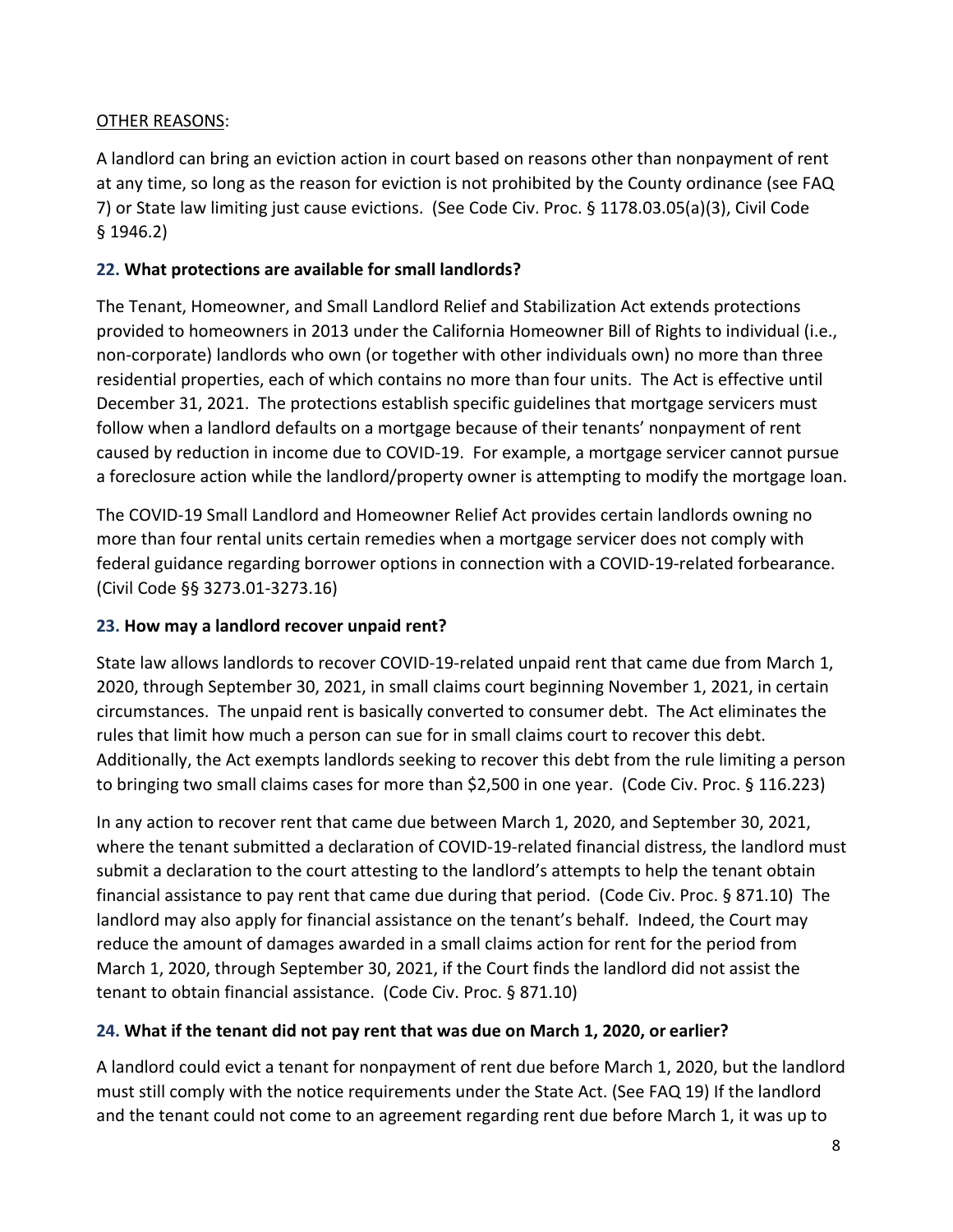the court to decide whether to authorize an eviction based on the facts presented and its interpretation of the law.

## <span id="page-8-1"></span>**25. May landlords evict a tenant for reasons other than nonpayment of rent?**

It depends. The County ordinance prohibited through September 30, 2021, no-fault evictions except where the owner or the owner's immediate family were going to move into the residential unit; where the eviction was necessary to protect the owner's or another tenant's health or safety; or where the owner intended to remove the unit from the rental market in compliance with the Ellis Act (Gov. Code Section 7060 et seq.). [See Section 3(a), (c) of Ordinance 2021-20]

Additionally, through September 30, 2021, landlords could not evict tenants for having an unauthorized person living in the unit, if that person was a member of the tenant's immediate family and was living there because of COVID-19. [See Section 3(b) of Ordinance 2021-20].

## <span id="page-8-0"></span>**26. When can a landlord obtain a judgment for eviction?**

Under State law, until October 1, 2021, Courts may not issue a judgment in a residential eviction case unless one or more of the following is proven:

- A. The eviction is based on nonpayment of rent due before March 1, 2020;
- B. The tenant did not pay at least 25% of the rent that was due from September 1, 2020, through September 30, 2021;
- C. The tenant did not submit the COVID-19-related declaration of financial distress within 15 days after receipt of the landlord's 15-day notice to quit, and the tenant cannot justify that failure; or
- D. The landlord had "just cause" to evict the tenant, as defined by Civil Code Section 1946.2 and Code of Civil Procedure Section 1179.03.5, and the County ordinance did not prohibit the eviction (see FAQs [13,](#page-3-0) [25\)](#page-8-1). (See Code Civ. Proc. § 1179.03.5)

In any unlawful detainer based at least in part on nonpayment of rent that accumulated due to COVID-19 hardship filed from October 1, 2021, to March 31, 2022, the landlord must attest that the landlord helped the tenant apply for financial assistance. The Court may not issue judgment in an unlawful detainer based in part on nonpayment of rent unless it first determines the tenant either failed to complete an application for financial assistance or the application was denied. (See Code Civ. Proc. § 1179.11)

## **27. Is my landlord allowed to raise the rent?**

As of October 1, 2021, the County's moratorium on rent increases for residential properties expired. State law (passed as AB 1482 in 2019) continues to impose certain limits on rent increases for certain residential properties beginning March 15, 2019. (See Civil Code § 1947.12)

### **28. My rent would normally increase on June 1. Do I have to pay the increasedrent beginning June 1?**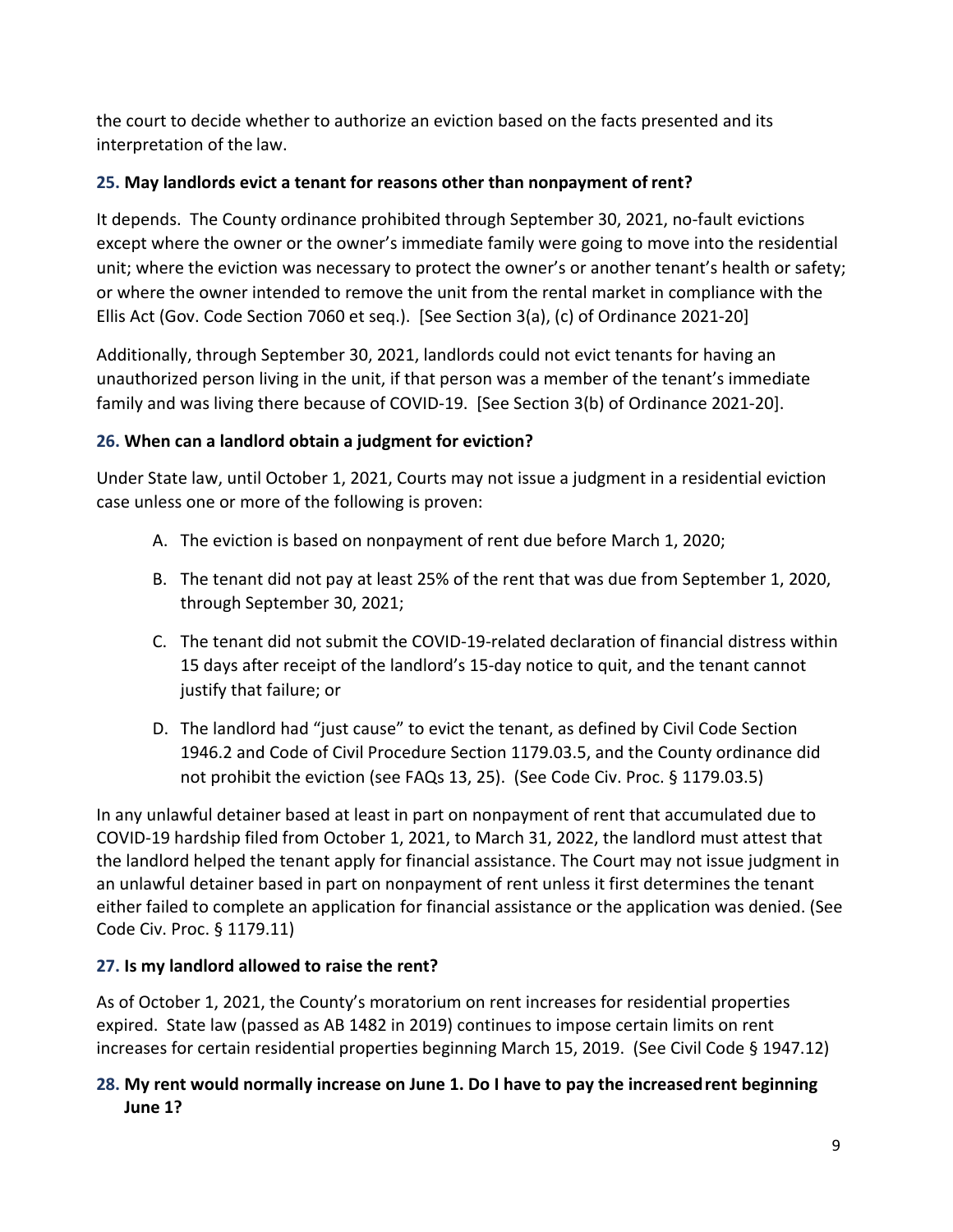If you are a residential tenant and your lease includes a rent increase effective June 1, that scheduled rent increase may go into effect on June 1. The ordinance prohibited until September 30, 2021, only new residential rent increases to which the owner and tenant had not already agreed. [See Section 5 of Ordinance 2021-20]

### **29. What if my landlord improperly raised my rent or started eviction proceedings?**

A tenant can recover damages or obtain other relief in court from a property owner who violates the State Act or the County ordinance. [See Civil Code Section 789.4 and Section 6 of Ordinance 2021-20]

### **30. The Centers for Disease Control issued an order banning residential evictions. Does that order apply in California?**

The U.S. Centers for Disease Control and Prevention issued orders declaring a temporary halt in certain residential evictions to help limit the spread of the COVID-19 pandemic. However, the U.S. District Court for the District of Columbia vacated the latest order on the grounds the CDC lacked the authority to issue it. The United States Supreme Court subsequently issued a decision finding the CDC lacked the authority to issue the order. The CDC's website instructs that the Order ended on August 26, 2021, the date of the Supreme Court decision.

### <span id="page-9-0"></span>**31. What resources are there for tenants and landlords suffering negative impactsfrom COVID-19?**

The County is actively working with our local cities and community partners to provide information on rental assistance and other support for landlords and tenants affected by COVID-19. Some resources are listed:

#### **Resources for Tenants:**

Financial assistance for unpaid rent and utilities may be available to residential tenants at the State of California's website at: https://housing.ca.gov/ or by calling 1-833-430-2122.

For affordable housing information, visit [https://www.contracosta.ca.gov/4807/Affordable-](https://www.contracosta.ca.gov/4807/Affordable-Housing)[Housing](https://www.contracosta.ca.gov/4807/Affordable-Housing) or http://contracostahousing.org/.

Emergency rental assistance may also be available at: [https://shelterinc.org/get-help/rental](https://shelterinc.org/get-help/rental-deposite-assistance.html)[deposite-assistance.html.](https://shelterinc.org/get-help/rental-deposite-assistance.html)

Legal assistance may be available to tenants from Bay Area Legal Aid at: [https://baylegal.org/.](https://baylegal.org/)

Tenants in the City of Richmond may be able to obtain legal assistance from Eviction Defense Center at: [https://www.evictiondefensecenteroakland.org/.](https://www.evictiondefensecenteroakland.org/)

Businesses may obtain assistance at: [https://www.wdbccc.com/.](https://www.wdbccc.com/) And a hotline has been established for small businesses, available Monday through Friday, 8:30 am to 5:00 pm at 833- 320-1919.